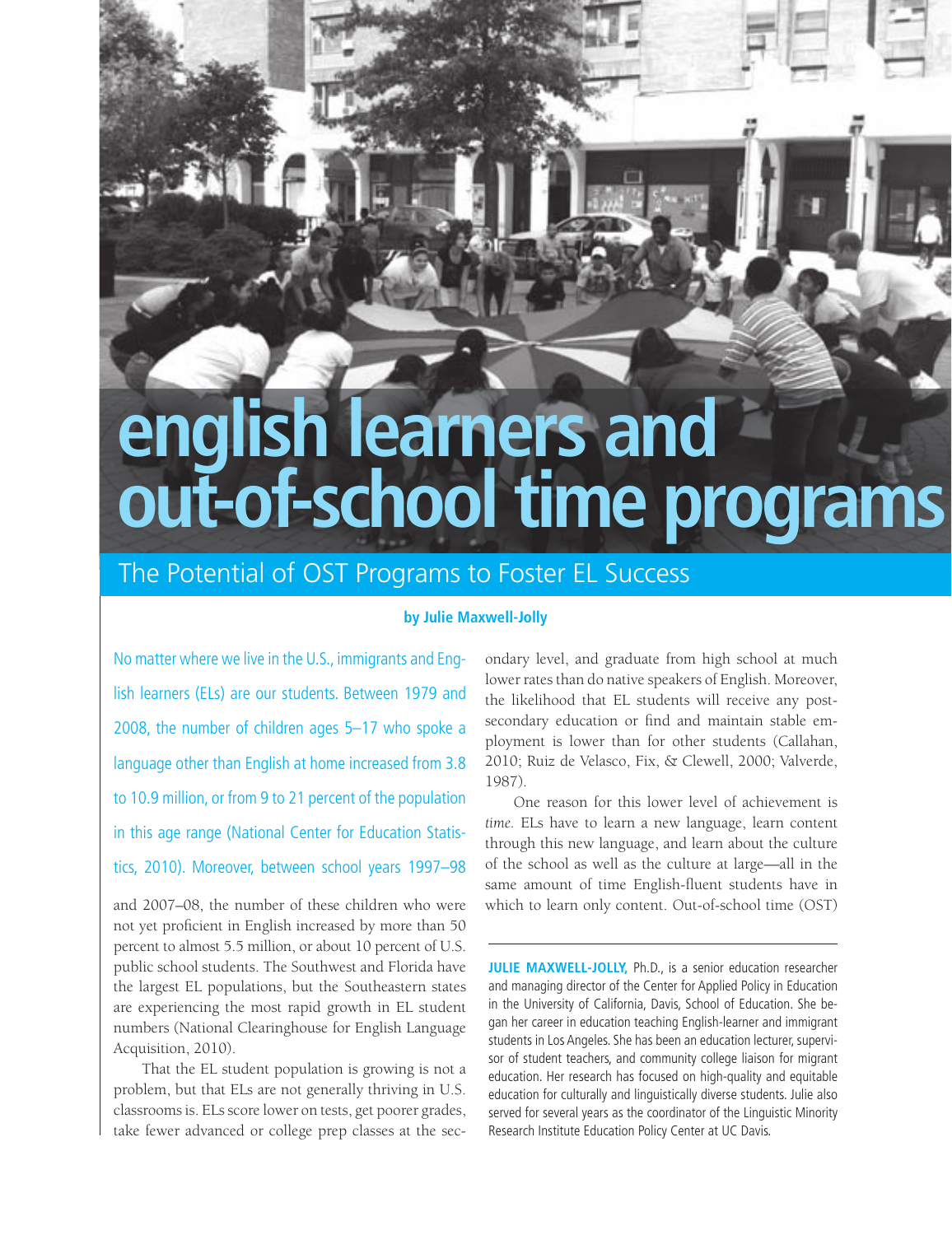programs have the potential to offer educational benefits to this growing EL population by devoting their valuable resource of *time* to research-based activities that can support ELs facing the dual challenge of learning both English and subject matter content.

### The Importance of Time

Time is one the most fundamental resources in any classroom—the time for teachers to teach and for students to learn (Brown & Saks, 1986, 1987; Tate, 2001). A longestablished body of literature on instructional strategy finds that academic gain is related to the amount of time students spend engaged in academic tasks (D'Agostino, 2000; Gamoran, Porter, Smithson, & White, 1997; Gándara,1999; Kyriakides, Campbell, & Gagatsis, 2000; Luyten & de Jong, 1998). The difference comes not merely from "time on task," but rather from "engaged" time (Nerenz & Knop, 1983).

the double burden of learning con-<br>tent as they simultaneously learn eight years or more full academic day of rigorous con-<br>tent area instruction than their 2007). As Gibbons (2003) wrote, **COMPETENCE**.<br>"For students who are learning English as a second language in

English-medium schools, English is both a target and a medium of education: they are not only learning English as a subject but are learning through it as well" (p. 247).

One reason many EL students do so poorly in U.S. schools is that we do not provide sufficient time for them to learn both the language and the content of the curriculum. The goal is not just to gain conversational competence in English. Mastery of academic language, the language of schooling, is crucial for school success (Bailey & Butler, 2003; Saunders & Goldenberg, 2010). To become proficient in academic language, students must learn a wide range of oral and written grammatical styles and genres (Schlepegrell, 2001, 2004). Students who speak a language other than English at home are unlikely to have exposure to these grammatical styles in English. Developing this level of language proficiency takes considerable time. Scholars tell us that students need only two or three years to develop conversational competence in a second language, but that they need five to eight

tion, as well as time lost in the physical transition from room to room (Anstrom & Educational Resources Information Center, 1997; Fleischman & Hopstock, 1993; Gándara et al., 2003). ELs also lose time when they have to wait for instruction to be translated or spend a significant portion of the day not understanding wholeclass instruction. In addition, time **Scholars tell us that** is lost at the beginning of the school Scholars tell us that is lost at the beginning of the school search of the school search of the school search of the schools assess students' So Little Time<br>
So Little Time<br>
So Little Time<br>
So Little Time To be successful in school, all learn-<br>  $\frac{1}{2}$  three years to develop ing them to an instructional proers need instruction that builds conversational competence gram (Gándara & Maxwell-Jolly, academic literacy skills as well as  $\frac{1}{2000}$  in a second language, shown to be less likely to receive a subject matter knowledge

Butler, & Witt, 2000).

tent as they simultaneously learn eight years or more tent area instruction than their English (Short & Fitzsimmons, to develop academic English-fluent peers (Minicucci & 2007). As Gibbons (2003) wrote, compatence Olsen, 1992; Olsen, 1997; Olsen

years or more to develop academic competence (Baker, 2001). Research shows also that ELs are at risk of failing in school because of the amount of time it takes to develop the advanced literacy skills they need in order to master academic content (Collier, 1987, 1992; Hakuta,

Though ELs need extra time for extra learning, some argue that they actually spend less time in instruction than do their English-only peers (Gándara, Rumberger, Maxwell-Jolly, & Callahan, 2003). The practice of "pullout" instruction for ELs can lead to gaps in their instruc-

# The Quality of Instructional Time

In addition to simple instructional *time*, EL success is related to the *quality* of instruction. Hamann and Reeves (2008) argue that EL students' access to effective education involves both the time for instruction and how well that time is used. They note that:

& Jaramillo, 2000).

…effective instruction includes much more than students' time on task.… [I]t is important to ask how often students have access to high quality instruction.… It is straightforward to anticipate a learning and achievement gap between those with more access and those with less. (p. 9)

They argue that many culturally and linguistically diverse students are in low-track classes (Oakes, 1985), where they are less likely to experience the high-quality programs that foster achievement.

Another factor is teacher skill. According to Cohen and his co-authors (2003), teachers who have more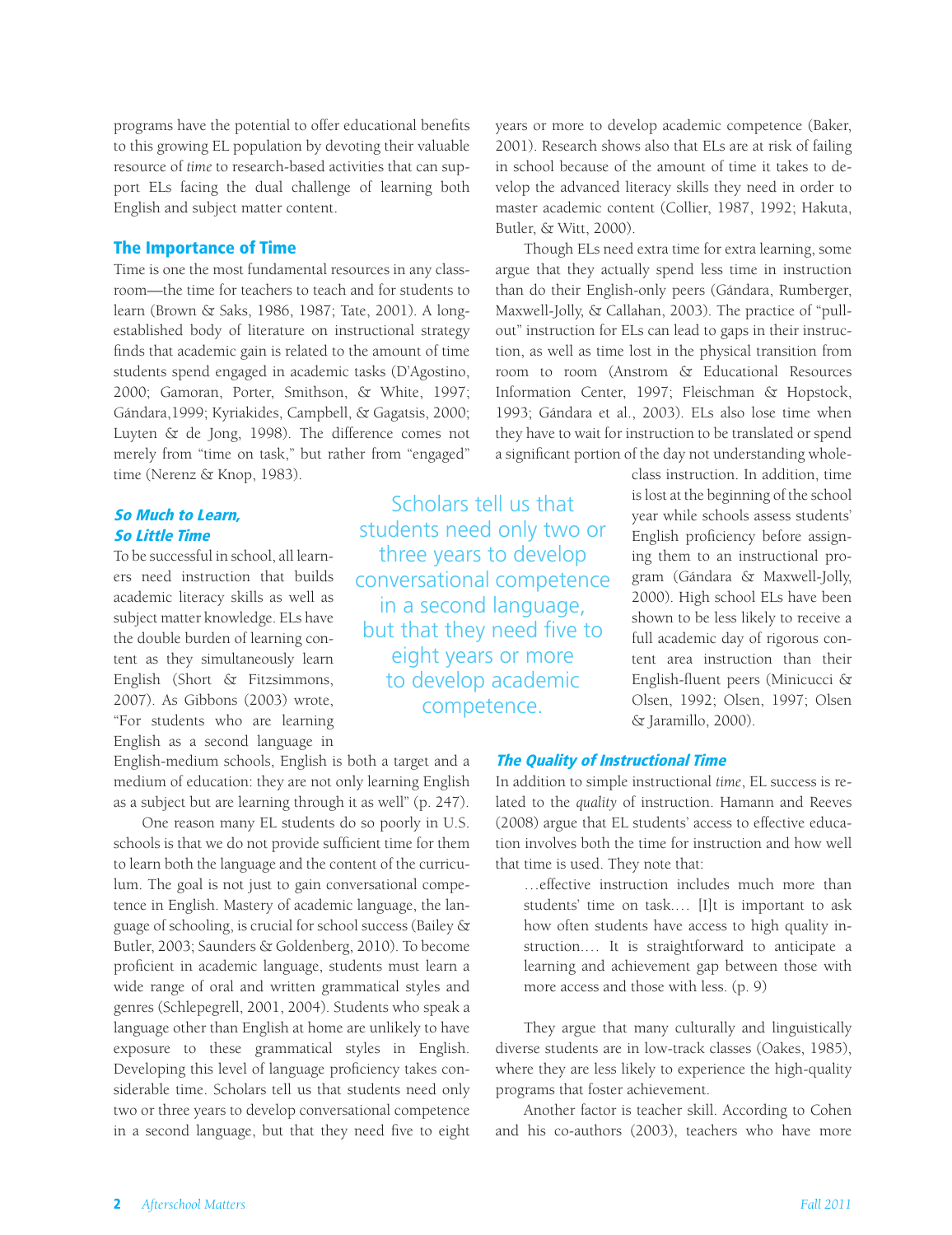preparation can make the best use of all classroom resources, including time. However, research shows that urban schools—the very schools ELs are most likely to attend across the U.S. (Consentino de Cohen, Deterding, & Clewell, 2005)—have less qualified teachers and that low-income, low-achieving students of color, particularly those in urban schools, are much more likely than others to find themselves in classes with the least skilled teachers (Darling-Hammond, 2004; Greenwald, Hedges, & Laine, 1996; Hanushek, 1992; Lankford, Loeb, & Wyckoff, 2002). Research in California also finds a dearth of teachers with expertise in specific EL instructional skills (Gándara, Maxwell-Jolly, & Driscoll, 2004).

# The Potential of

that this additional time can make a difference if used effectively.

In California, which has the largest number of afterschool programs and spends more by far on these programs than any other state, OST programs are likely to be present in schools with large percentages of EL students. The EL population of California schools with publicly funded afterschool programs is 38 percent, as compared to the state average of 24 percent. This difference holds true not only for the overall school population but also at each level: elementary, middle, and high school (California Afterschool Network, 2011; California Department of Education, 2011).

Research specifically on the impact of OST programs on EL achievement is just emerging. However, the available studies show promising results. For example, an evaluation of Communities Organizing Resources to Advance Literacy (CORAL) OST programs in five California cities that served 5,300 students, half of whom were ELs, found that ELs made literacy gains similar to those of their non-EL peers after the CORAL program increased its focus on literacy strategies including primary language reading and one-on-one primary language support (Arbreton, Sheldon, Bradshaw, & Goldsmith, 2008). Evaluators of The After School Corporation (TASC) program in New York found that EL students

English Learners research indicates that programs resulted in academic and OST programs have the potential using students' primary other benefits for low-income to provide additional support for language in instruction youth, many of whom were recent ELs. In the simplest terms, OST is a particularly immigrants. immigrants. programs expand the school day,<br>providing EL students with more effective way to make **Research-Supported** time in which to address their dual school comprehensible **Strategies: OST Programs** learning challenge. Research shows **and English Learners** for EL students. **and English Learners** 

who participated actively in TASC programs showed greater gains in math achievement than did nonparticipant ELs (Welsh, Russell, Williams, Reisner, & White, 2002). A rigorous evaluation of LA's BEST afterschool programs found that participants with more regular attendance and greater contact with adults showed a substantial decrease in their crime rate and a moderate increase in academic achievement as compared to nonparticipant controls (Goldschmidt & Huang, 2007). This evaluation did not focus specifically on ELs, but, since 50 percent of LA's BEST participants are ELs, the findings should be indicative of results for these students. Finally, Vandell and her colleagues (2007) reported on after-

school outcomes in eight states, **The Potential of**<br> **Out-of-School Time for** A growing body of  $\frac{f_{\text{inding that continuous participa-}}}{f_{\text{inding that un-in-high-quality afterschool}}}$ 

Since direct research evidence about OST impact on ELs is scarce,

we can find guidance on ways in which OST programs can benefit ELs by identifying factors that contribute to effective EL education in school and then applying them to OST education. Research-supported approaches through which OST programs might use their "extra" time to support EL students include:

- **•**  Primary language instruction and support
- **•** Opportunity for practice, interaction, and "air time"
- **•** Understanding of individual differences
- **•** Motivation and engagement
- **•** Connection to home and family

Not all of these factors are unique to ELs, but they are particularly important for these students because of their dual learning challenge.

### Primary Language Instruction and Support

A growing body of research indicates that using students' primary language in instruction is a particularly effective way to make school comprehensible for EL students; the practice helps students develop their language skills in English even as they cover age- and grade-appropriate academic content (Genessee, Paradis, & Crago, 2004). Meta-analyses of studies in the U.S.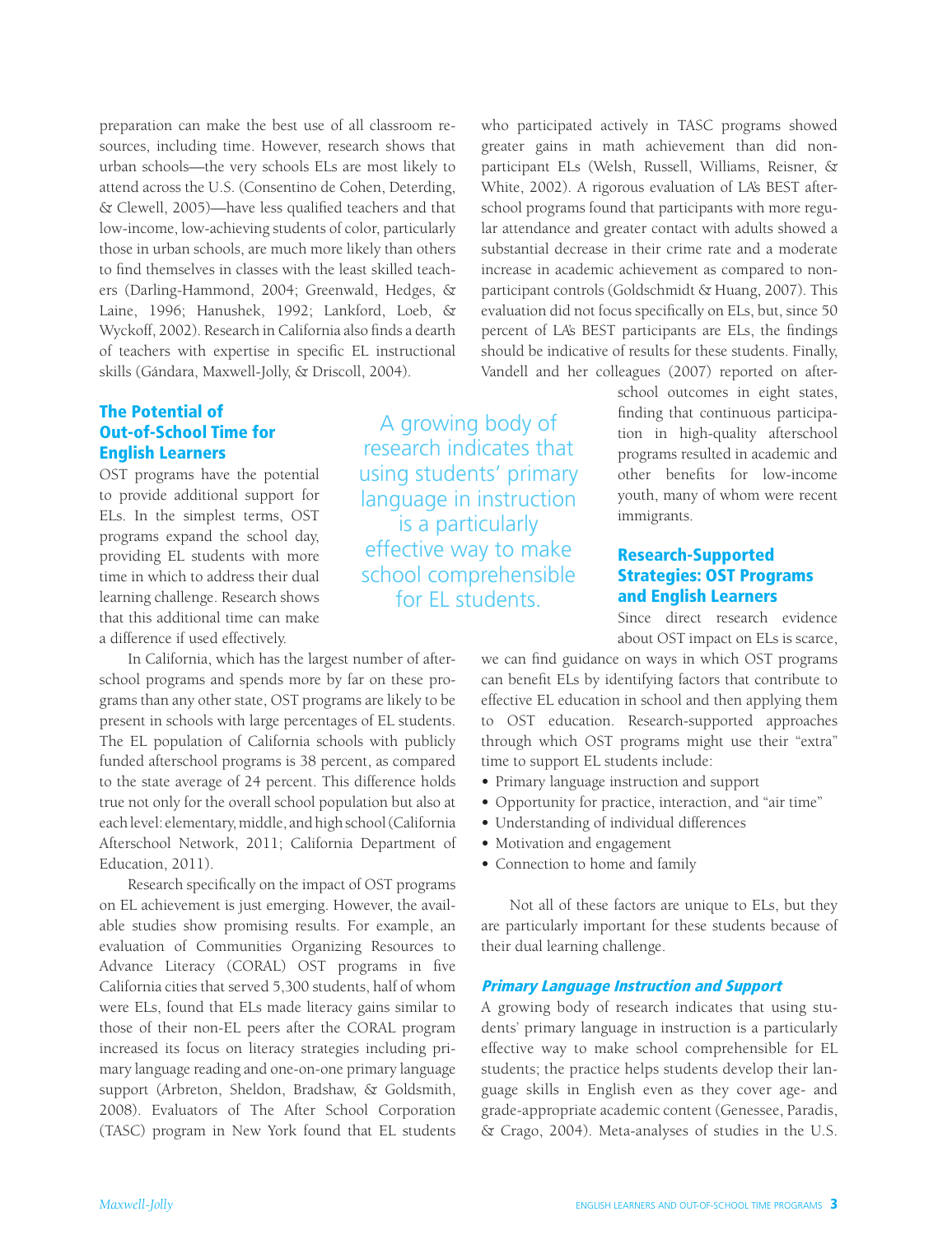and abroad have shown that students in education programs that include their primary language can succeed academically and can, in fact, do better on Englishlanguage achievement tests than do EL students in English-only programs (Krashen & McField, 2005). Abilities that support the development of academic language—those needed to do well in content areas in English—transfer between languages (Cummins & Danesi, 1990; Dressler & Kamil, 2006). Meta-analytic syntheses provide overwhelming evidence that teaching ELs to read in their primary language promotes higher levels of reading in English (August & Shanahan, 2006; Colombi & Schleppegrell, 2002; Genesee, Geva, Dressler, & Kamil, 2006). Another body of research indicates that bilingualism and biliteracy provide cognitive and social advantages (Bialystock & Hakuta, 1994; Cummins, 1978, 1979, 1989; Hakuta, 1986). An associated hypothesis maintains that when children obtain a certain competence level—a "threshold"—in their second language, they attain such cognitive benefits of bilingualism as increased IQ (Baker, 2001).

In the content areas, strong evidence shows that instructing ELs in their strongest language, or using both their first and second languages, gives them better access to content area learning and enables more valid assessment of what they know and can do (Abedi, 2004; Escamilla, Chavez, & Vigil, 2005; Figueroa, 2004; Lazaruk, 2007; Mahon, 2006). The *rigor* of the content is as important to EL success as the level of English proficiency (Callahan, 2010). Use of students' primary language in instruction ensures that they can access age- and grade-appropriate academic content while continuing to gain English proficiency.

Despite the preponderance of this research, use of students' primary language in school is the exception rather than the rule. In California, for example, where approximately a third of the nation's ELs attend school, only about 5 percent are in programs that include primary language instruction; about 20 percent receive some primary language support (California Department of Education, 2011). Primary language instruction is rare across the U.S. principally because policies in many states constrain its use. For example, in California, since the 1998 passage of Proposition 227, which limits primary language instruction, the number of teachers earning bilingual certification decreased by almost 40 percent during a period that saw an 8.5 percent increase in the EL population (Gándara & Hopkins, 2010).

Because OST programs are not subject to the same strictures as school instruction and because they often

employ staff from the same cultural and linguistic background as the students, they can use primary language strategies to support ELs. For example, when OST educators and classroom teachers communicate about classroom content, OST instructors can use students' primary language to reinforce the content taught in English that day; they can also preview content to be addressed the next day—a strategy that has been shown to be effective for both language and content instruction (Hamann & Reeves, 2008). OST educators can use ELs' primary language to check how well students are grasping classroom concepts; they can then report to classroom teachers about areas in which students are struggling and use students' primary language while working with them on challenging subjects.

### Opportunity for Practice, Interaction, and "Air Time"

In order to become proficient, ELs need opportunities to practice their English language skills. Though significant attention has been devoted to the importance of making English-language instruction comprehensible to EL students and to the role of comprehension in the development of English proficiency (Echevarria & Vogt, 2008; Krashen, 1985), further research reveals that opportunities for *producing* language are equally important (Lessow-Hurley, 2003; Saunders & O'Brien, 2006; Swain, 2005). When ELs produce language by speaking or writing, they must make grammatical and lexical choices; this process helps them focus on correctness, thereby improving their English proficiency (Snow & Katz, 2010). Producing language allows ELs to automatize their language knowledge and to develop discourse skills (Ellis, 2005).

Social interaction is a critical part of language output; it gives learners feedback on the success of their language production (Lightbown, 2000; Lightbown & Spada, 2006). Opportunities for interaction can also allow students to use different types of language and to express themselves in a variety of ways (Ellis, 2005). The Sheltered Instruction Observation Protocol model (Echevarria & Vogt, 2008), which has demonstrated gains in ELs' language growth (Cuevas, Lee, Hart, & Deaktor, 2005), stresses the importance of peer interaction. In addition, sociolinguistic learning theory holds that learning is largely a social process in which learners construct meaning through interaction (Lantolf & Thorne, 2007). An extensive review of the research on students and motivation concluded that student interaction with peers and with text is important to EL student motivation (Meltzer & Hamann, 2004).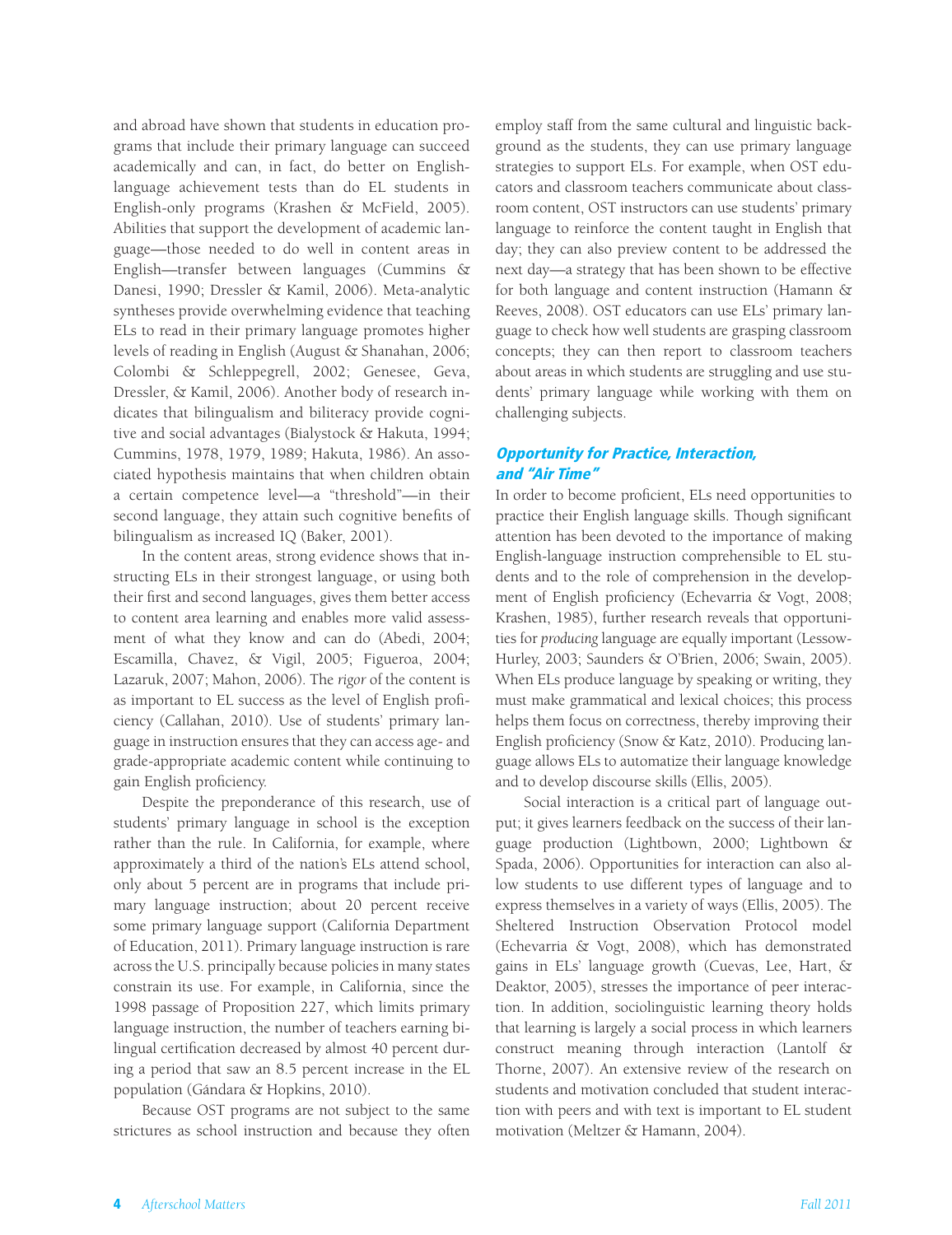opportunities to produce language in interactive situa- proficiency as well as the myriad other differences among tions. Though the social nature of learning has become ELs in the U.S., including primary language, socioecopart of the education canon (Halliday, 1980, 1994; Lantolf nomic status, minority vs. majority or immigrant vs. & Thorne, 2007; Tarone, 2007), its incorporation in resident status, home literacy and previous schooling exclassrooms is uneven. For reasons of efficiency and prac- periences, and ethnicity and culture. These factors influticality, teacher-centered instruction is the norm for many ence ELs' language and literacy acquisition in complex students for much of the school day. Meltzer and Hamann ways. Research on the most successful English instruc (2004) note that ELs are unlikely to have adequate op- tional strategies supports the importance of being familportunities for interaction in mainstream classrooms. iar with students' background knowledge, since instruc-

vide EL students with opportunities for English language learning for ELs builds on students' prior knowledge

is sheer numbers: teachers with Fitzsimmons, 2007). 25–35 or more students in a class When working with ELS, The diverse language and aca-2001; Gibson, Gándara, & Koyama, and written language (Snow & 2004). Children and adolescents Katz, 2010).

may feel it is daunting and imprac-<br>
educators must consider demic needs of ELs require a varitical to manage classrooms in which the added dimension the version of educational approaches. ELs students are often interacting and of English profision cy as benefit from instruction that helps students are often interacting and of English proficiency as them apply their skills in a variety<br>to plan interactive activities. Large well as the myriad structure of situations and formats includent-teacher ratios also l student-teacher ratios also limit op- WEII dS LITE HTYHING of situations and formats, includportunities for students to produce **other differences among** ing meaningful learning contexts language in interaction with the ELS in the U.S., including in collaboration with other stu-<br>teacher. OST programs, by contrast, reprimented and programs of the stu-<br>dents (Hakuta & August, 1998). teacher. OST programs, by contrast,<br>
often have lower child-to-adult ra-<br>
socioeconomic status,<br>
socioeconomic status,<br>
socioeconomic status,<br>
sive English input that students tios. In addition, the smaller groups **SOCIOECOTIOTITIC STATES** sive English input that students often formed in OST settings may **minority vs. majority** can comprehend in a variety of oral lessen the pressure on students over **or immigrant vs. resident** and written ways (Ellis, 2005). EL<br>their "performance" in English. etatus home literary students should be provided a their "performance" in English. Status, home literacy students should be provided a<br>For adolescents in particular, em-<br>barrassment over making mistakes and previous schooling including activities that link visu-<br>can hinder can hinder language production experiences, and als, manipulatives, graphic orga-(Gándara, Gutierrez, & O'Hara, ethnicity and culture. nizers, and similar materials to oral

classroom teachers often must stick to strict schedules de- instruction, and less time learning rigorous content, even termined by curricular packages that address the skills though research indicates that content rigor is critical to included on accountability measures. The pace of pre- ELs' academic success (Callahan, 2010). Understanding scribed activities may not allow for the interaction and each EL student's level of content knowledge is a crucial language practice that ELs need. OST programs may be step toward designing instruction that is appropriately able to offer a broader array of types of activities—includ- rigorous rather than simplified or watered down. ing interactive activities—and a wider range of choices for Adults in OST programs have more opportunities to students in areas such as art, music, or movement. understand the individual ELs they serve and to get to

U.S. classrooms do not often give EL students many cators must consider the added dimension of English OST programs, by contrast, are well suited to pro- tion that promotes simultaneous content and language

output and interaction. One reason (Echevarria & Vogt, 2008; Short &

who come to know one another in an OST setting that is The achievement gap between EL and Englishless restrictive and stressful than the school classrom are proficient students has been ascribed primarily to lack of likely to feel less self-conscious. language proficiency. However, the evidence suggests that The need to meet accountability goals means that ELs get less instructional time, less time in high-quality

know their families. OST staff can get to know each stu-**Understanding of Individual Differences** dent better simply because they are responsible for fewer All children show important individual differences in students at a time than are classroom teachers. Staff their academic progress. When working with ELs, edu- members who share students' backgrounds can better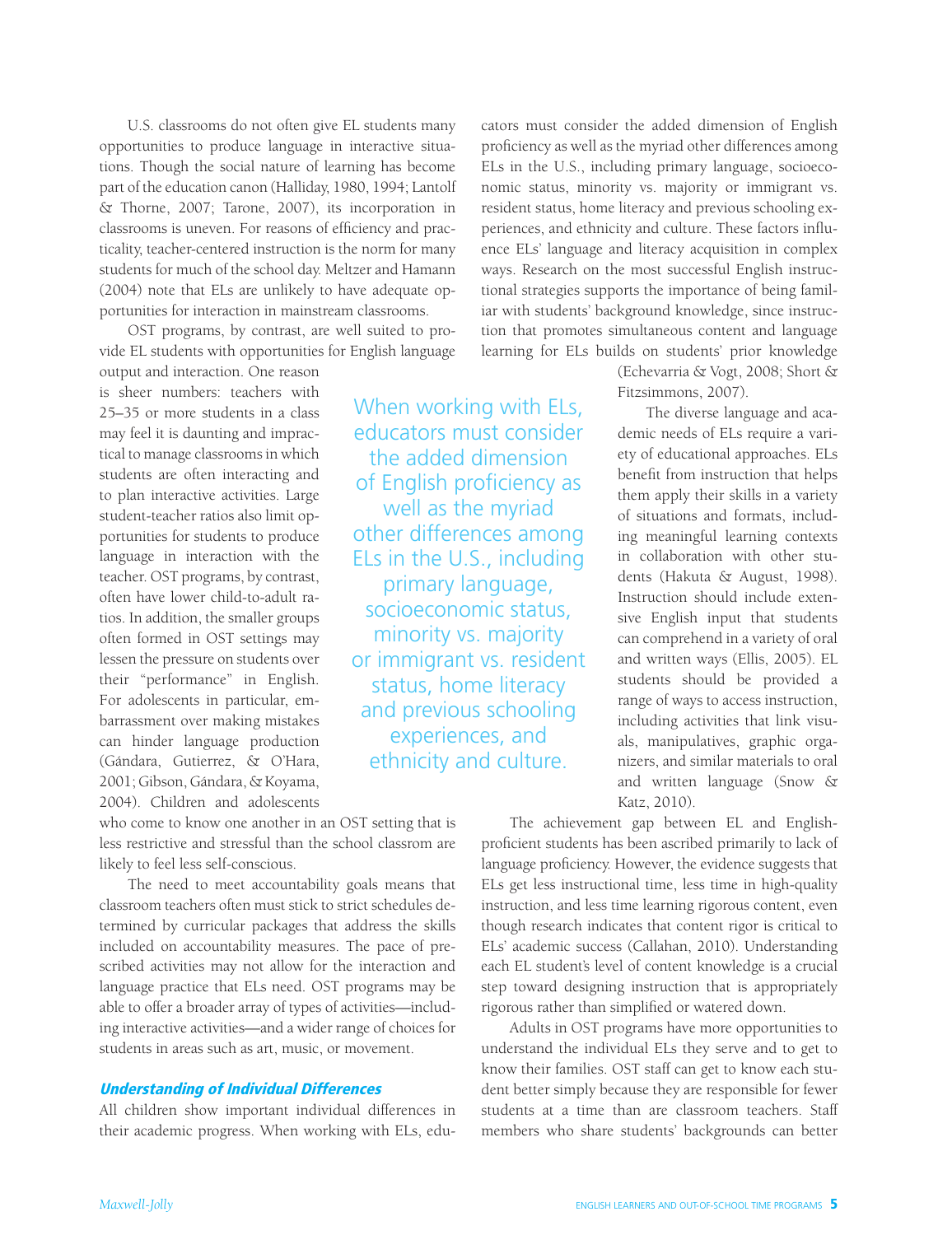understand individual differences and can learn about ELs' educational and other needs by communicating in the primary language. Freedom from the narrow set of instructional strategies imposed by standardized curricula means that, once staff understand students' individual needs, they have more varied toolkits with which to address them.

## Motivation and Engagement

While motivation and engagement in instruction have long been recognized as important for all students (Tharp & Gallimore, 1988), an extensive review of the literature by Meltzer and Hamann (2004, 2005; see also Meltzer,

2001) found that motivation is particularly important for EL adolescents. In a later iteration of this Evaluations have shown tural minority youth revealed that research synthesis, Hamann and that OST programs supportive relationships with pro-<br>Reeves (2008) reported that most have the ability to increase findings about motivation of the strain teasons students apply to younger EL students as student motivation decided to participate in afterwell. Both sets of authors note that and engagement. school activities (Strobel, Kirshner, the limited curricula frequently offered to ELs significantly hamper

engagement and motivation. Often EL curricula are watered down in a mistaken attempt at *sheltering* instruction, which properly refers to modifying instructional strategies in order to make content accessible rather than to modifying or simplifying content (Short, 2002). EL students can also lose motivation because they are placed in lower tracks or provided less challenging—and often less interesting—content (Callahan, 2010). Another perspective that often leads to limited curriculum for ELs is the view that English language development is all they need—at the expense of rigorous and interesting content (Gold & Maxwell-Jolly, 2006).

Based on their literature review, Meltzer and Hamann (2004) present three key principles that are critical to engaging and motivating EL students. One has to do with opportunities for practice and interaction, discussed above. The other two principles are:

- Making connections to students' lives. Instruction must connect to ELs' previous learning and experience—to what students already know, what they need to know, and what excites them.
- **• Creating safe and responsive classrooms.** ELs need to feel safe and accepted in their learning environments, especially since many already feel marginal to U.S. society. Adolescents are often anxious about doing or saying the wrong thing—particularly in a new social environment for which they do not know the rules. A

relationship of trust with a teacher can contribute to student success, so learning environments need to provide the time for such relationships to flourish.

Evaluations have shown that OST programs have the ability to increase student motivation and engagement. In an evaluation of four afterschool programs, Kane (2004) found that participating youth reported that they were more engaged and paid greater attention in class than they did before joining the program. This finding, though not specific to ELs, supports the potential such programs have to build engagement among all students. An evaluation of five San Francisco Beacons

> Network afterschool centers serving predominantly racial and cul-O'Donoghue, & McLaughlin, 2008). Evaluators of LA's BEST, which

serves many cultural and linguistic minority youth, reported that students who felt supported by staff expressed greater motivation to do well in school (Huang et al., 2007). Evaluators of an afterschool program serving Hmong students found that a key to the program' success was that staff members understood students' culture, history, and family structure and communicated with students in their native language. This cultural competency created relationships of trust that allowed youth to express their Hmong identities (Lee & Hawkins, 2008). Similarly, the Harvard Family Research Project's (2008) literature review on promoting positive outcomes for disadvantaged youth in afterschool programs highlighted the importance of well-prepared staff who can build strong relationships with youth and foster caring interactions.

In addition, many OST programs offer a variety of activities—arts, dance, sports, and more—that can engage student interests, thereby providing opportunities for language and other learning.

### Connection to Home and Family

School staff often lack familiarity with the backgrounds of EL students, just as students' families often lack understanding of the culture of school. Yet connections between home and school are important factors in students' education. In a study of 14 urban schools with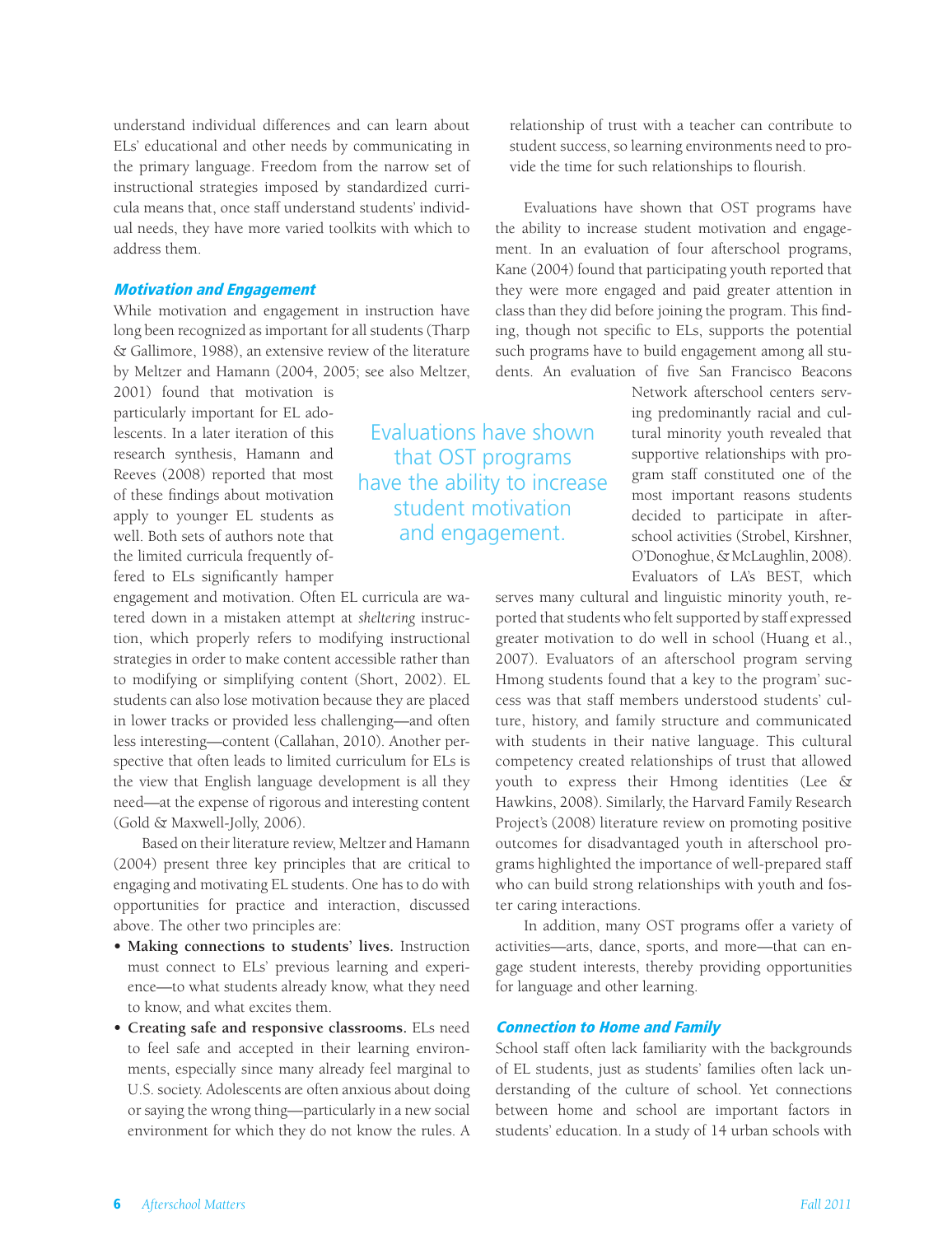high minority populations, researchers found frequent teacher-to-home communication to be a common factor in classrooms where students' academic achievement was highest (Taylor, Pearson, Clark, & Walpole, 2000). In addition, research has found a high correlation between parental involvement and minority students' positive academic outcomes (Desimone, 1999; Keith et al., 1998; Nye, Turner, & Schwartz, 2006; Trotman, 2001; Zellman & Waterman, 1998).

Educators and educational institutions need to be able to appreciate the culture of their students. Parents' aspirations for their children and ways of supporting their children's education may not be evident to teachers who are unfamiliar with students' cultural backgrounds (Arvizu, 1996; Valdés, 1996). Educators must learn to view students' families as a valuable asset and to tap home and community resources (Moll, 1988; González et al., 1994). Zeichner (1996) found that teachers whose culturally and linguistically diverse students achieved academic success linked the curriculum to the students' culture. Erbstein and Miller (2008) report that:

Research on schools and programs that appear to be closing the achievement gap demonstrates that many of these successes benefit from, or even rely upon, partnerships among schools, community members, and institutions to reduce ethnic, linguistic, and socioeconomic disparities in educational outcomes. (p. 1)

The Center for Research on Education, Diversity & Excellence (1999) includes the need to connect curriculum to students' home culture and community in its standards for effective teaching practice.

Kane (2004) found consistent results across several afterschool program evaluations indicating that parents of participating children became more involved in their children's schools. Though this research was not specific to EL students, it holds promise that OST programs can foster the home-school connections that are vital to the success of ELs. The afterschool program described above that focused on staff knowledge of Hmong students' culture, history, and family structure (Lee & Hawkins, 2008) also illustrates the potential of OST programs to make home-school connections. Furthermore, many OST programs are administered or sponsored by community organizations; whether this is the case or not, community members often work in these programs, either as paid staff or volunteers. Thus, a home-community connection is an integral feature of many, if not most, OST programs. Finally, parents of ELs who feel "at sea" when dealing with school staff or school rules (Torrez, 2004) can connect with their children's education in an atmosphere that may seem less restrictive and daunting than that of the school—particularly when OST educators speak the families' primary languages.

### Recommendations

Research supports the potential for OST programs to provide the much-needed resource of time for ELs to meet the dual challenge of learning English while learning content *through* English. An emerging evaluation literature supports the positive effects of afterschool programs when EL students participate regularly and have strong adult support. Moreover, a number of researchsupported strategies for improving EL achievement can potentially be applied in OST settings: incorporating primary language use, providing opportunities for practice and interaction in a relatively risk-free environment, addressing ELs' individual differences including a wide range of backgrounds and English proficiency, fostering student motivation and engagement, and promoting connections with students' families and communities.

In order to move from potential to positive outcomes for ELs, OST educators and administrators must plan how best to make use of the precious resource of extra time that OST programs provide. My research review suggests the following recommendations:

**Coordination between OST and school staff.** The research outlined above suggests that ELs can learn more easily when OST staff employ strategies different from those of the school day. However, these strategies—such as communicating in the student's primary language can be used to focus on school content, part or all of which ELs may miss. Coordinated planning with school staff will help OST staff address ELs' language and content needs in activities that may not be available during the school day.

**Intentional planning.** The extra time OST programs offer lends itself to the interactive activities that ELs need to practice their language skills but that often do not fit into the confines of the school day. ELs may also be more comfortable practicing their English in the less restrictive environment of the OST program. To facilitate ELs' participation, opportunities for interaction and practice should be designed to meet specific objectives and should include intentional correction and feedback (Saunders & Goldenberg, 2010).

Professional development. While most of the instructional strategies that work for EL students are also effec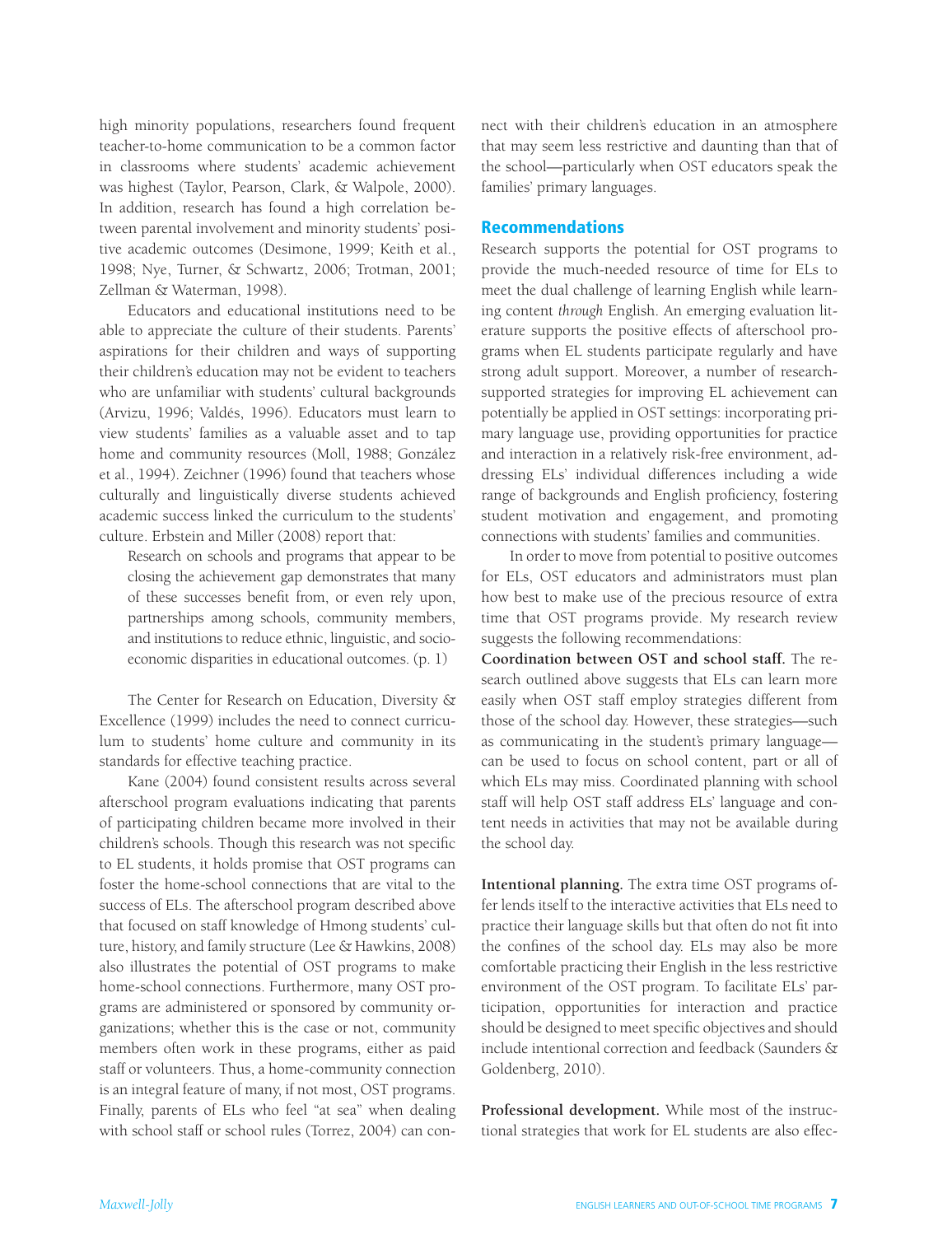tive with non-English learners, the converse is not always the case (Goldenberg, 2008). OST educators need to understand the specific learning needs of EL students and learn how to address them.

**Staffing.** OST programs should actively work to recruit, hire, train, and retain staff who share the backgrounds of the programs' ELs and their families. Recruiting people who live in the community where the OST program is situated helps to ensure that staff represent the linguistic, ethnic, and cultural characteristics of the students. Programs should also attempt to attract staff with expertise in working with ELs.

Funding for training and technical assistance. State education agencies should direct technical assistance funding (from 21st Century Community Learning Centers grants, for example) toward programs that serve high numbers of ELs. Training and technical assistance should focus on meeting the educational, social, and emotional needs of OST participants.

Economic hardship, increasing focus on accountability, and alarm over the achievement gap between ELs and their English-fluent peers bring parents, educators, policymakers, and the public to seek direction on the best use of scarce resources. However, the emerging evaluation research indicating the potential of OST programs to promote EL achievement is scant. In the future, evaluations of OST programs should include a focus on the effects for ELs. Such evaluations can provide direction on ways to organize and implement OST programs to produce maximum positive impact on EL students.

### Acknowledgment

Support for this paper was provided by the Robert Bowne Foundation though its Edmund A. Stanley grant to the Center for Applied Policy in Education and the California Afterschool Network in the University of California, Davis, Center for Cooperative Research and Extension Services for Schools. Please address correspondence to Julie Maxwell-Jolly, managing director of the Center for Applied Policy in Education, 530.752.1533 or jrmaxwelljolly@ucdavis.edu.

### References

Abedi, J. (2004). The No Child Left Behind Act and English language learners: Assessment and accountability issues. *Educational Researcher, 33*(1), 4–14.

Anstrom, K., & Educational Resources Information Center. (1997). *Academic achievement for secondary language minority students: Standards, measures and promising practices.* Washington, DC: National Clearinghouse for Bilingual Education, U.S. Department of Education Office of Educational Research and Improvement, Educational Resources Information Center.

Arbreton, A., Sheldon, J., Bradshaw, M., & Goldsmith, J. (2008). *Advancing achievement: Findings from an independent evaluation of a major after-school initiative.*  San Francisco, CA: James Irvine Foundation and Public/ Private Ventures.

Arvizu, S. F. (1996). Family, community, and school collaboration. In J. Sikula (Ed.), *Handbook of research on teacher education* (pp. 814–819). New York, NY: Simon & Schuster Macmillan.

August, D., & Shanahan, T. (2006). *Developing literacy in second-language learners. Report of the National Literacy Panel on Language-Minority Children and Youth.* Mahwah, NJ: Erlbaum.

Bailey, A. L., & Butler, F. A. (2003). *An evidentiary framework for operationalizing academic language for broad application to K–12 education: A design document.*  Los Angeles, CA: CRESST/University of California.

Baker, C. (2001). Foundations of bilingual education and bilingualism. Clevendon, UK: Multilingual Matters.

Bialystock, E., & Hakuta, K. (1994). *In other words: The science and psychology of second-language acquisition.* New York, NY: Basic Books.

Brown, B. W., & Saks, D. H. (1986). Measuring the effects of instructional time on student learning: Evidence from the beginning teacher evaluation study. *American Journal of Education, 94*(4), 480–500.

Brown, B. W., & Saks, D. H. (1987). The microeconomics of the allocation of teachers' time and student learning. *Economics of Education Review*, *6*(4), 319–332.

California Afterschool Network, UC Davis School of Education. (2011). *Data compiled from the ASES and 21st CCLC database.* Available from http://www.afterschool network.org

California Department of Education. (2011). *DataQuest*  [Data file]. Available from http://dq.cde.ca.gov/ dataquest/dataquest.asp

Callahan, R. M. (2010). Academic achievement and course taking among language minority youth in U.S. schools: Effects of ESL placement. *Educational Evaluation and Policy Analysis, 32,* 84–117.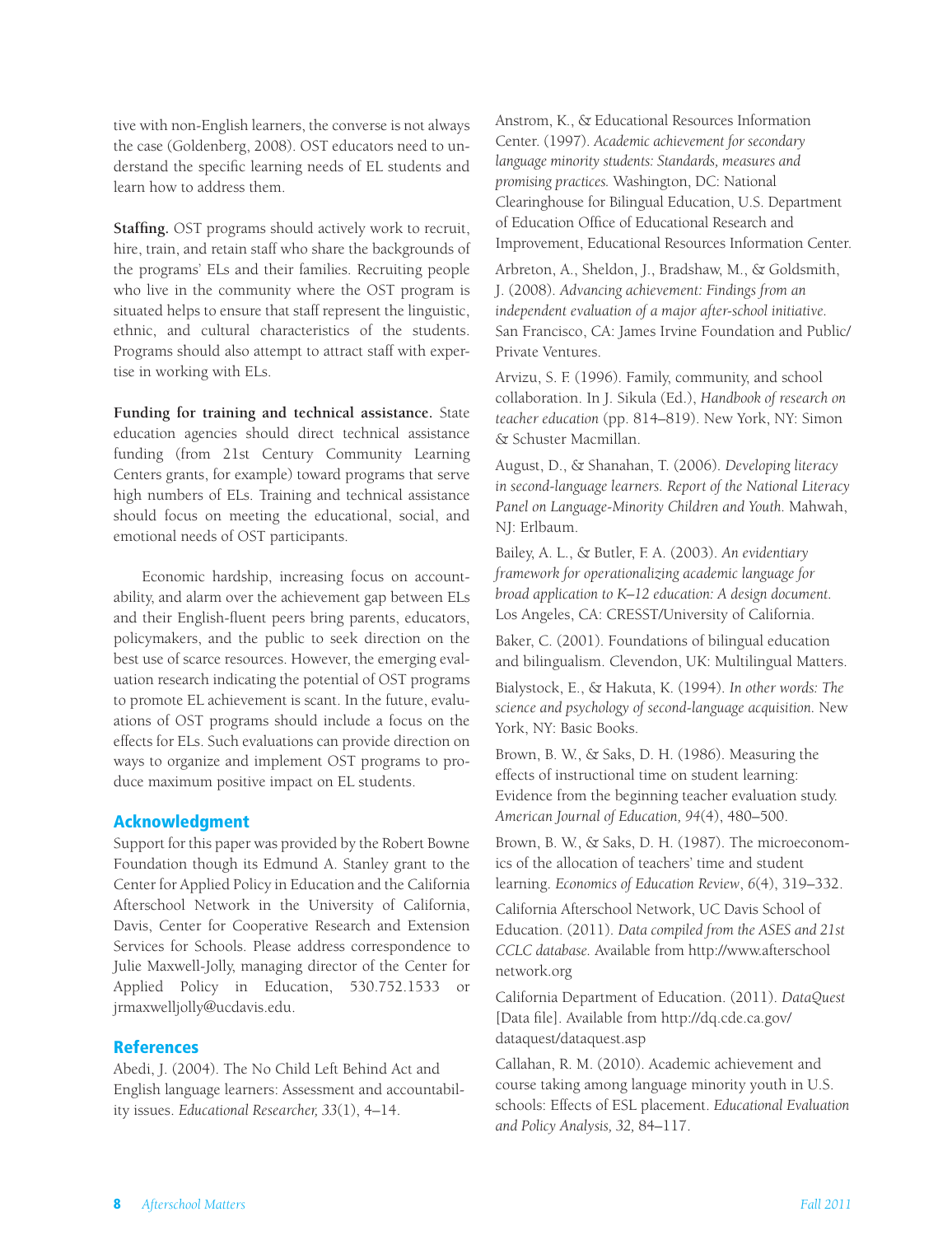Center for Research on Education, Diversity & Excellence. (1999). *Five standards for effective pedagogy.*  [Electronic version]. Retrieved from http://www.cal.org/ crede/pubs/

fivestandards.html

Cohen, D. K., Raudenbush, S. W., & Ball, D. L. (2003). Resources, instruction, and research. *Educational Evaluation and Policy Analysis, 25*(2), 119–142.

Collier, V. P. (1987). How long: A synthesis of research on academic achievement in a second language. *TESOL Quarterly, 23*, 509–531.

Collier, V. P. (1992). A synthesis of studies examining long-term language minority student data on academic achievement. *Bilingual Research Journal, 16*(2), 187–212.

Colombi, C., & Schleppegrell, M. (2002). Theory and practice in the development of advanced literacy. In S. M. & C. Colombi (Eds.), *Developing advanced literacy in first and second language: Meaning with power* (pp. 1–19). Clevedon, UK: Multilingual Matters.

Consentino de Cohen, C., Deterding, N., & Clewell, B. C. (2005). *Who's left behind?* Washington, DC: Urban Institute.

Cuevas, P., Lee, O., Hart, J., & Deaktor, R. (2005). Improving science inquiry with elementary students of diverse backgrounds. *Journal of Research in Science Teaching, 42*, 337–357.

Cummins, J. (1978). Bilingualism and the development of metalinguistic awareness. *Journal of Cross-Cultural Psychology, 9*, 131–149.

Cummins, J. (1979). Linguistic interdependence and the educational development of bilingual children. *Review of Educational Research, 49*(2), 221–251.

Cummins, J. (1989). Language and literacy acquisition. *Journal of Multilingual and Multicultural Development, 10*(1), 17–31.

Cummins, J., & Danesi, M. (1990). *Heritage languages*. Toronto, CA: Garamond Press.

D'Agostino, J. V. (2000). Instructional and school effects on students' longitudinal reading and mathematics achievements. *School Effectiveness and School Improvement, 11*, 197–235.

Darling-Hammond, L. (2004). Inequality and the right to learn: Access to qualified teachers in California's public schools. *Teachers College Record*, *106*(10), 1936–1966.

Desimone, L. (1999). Linking parent involvement with student achievement: Do race and income matter? *The Journal of Educational Research, 93*(1), 11–30.

Dressler, C., & Kamil, M. L. (2006). First- and secondlanguage literacy. In D. August & T. Shanahan (Eds.), *Developing literacy in second-language learners. Report of the National Literacy Panel on Language-Minority Children and Youth* (pp. 197–238). Mahwah, NJ: Erlbaum.

Echevarria, J., & Vogt, D. (2008). *Making content comprehensible for English learners: The SIOP model* (3rd ed.). Boston, MA: Pearson/Allyn and Bacon.

Ellis, R. (2005). Principles of instructed language learning. *System, 33*, 209–224.

Erbstein, N., & Miller, E. (2008). *Partnering with communities to promote student success: A review of the research.* Davis, CA: Center for Applied Policy in Education, UC Davis School of Education. Available from http://cap-ed.ucdavis.edu

Escamilla, K., Chavez, L., & Vigil, P. (2005). Rethinking the "gap": High-stakes testing and Spanish-speaking students in Colorado. *Journal of Teacher Education, 56*, 132–144.

Figueroa, R. A. (2004). Dificultades o desabilidades de aprendizaje? *Learning Disability Quarterly, 28*(2), 163.

Fleischman, H. L., & Hopstock, P. J. (1993). *Descriptive study of services to limited English proficient students*. Arlington, VA: Development Associates.

Gamoran, A., Porter, A. C., Smithson, J., & White, P. A. (1997). Upgrading high school mathematics instruction: Improving learning opportunities for low-achieving, low-income youth. *Educational Evaluation and Policy Analysis, 19*, 325–338.

Gándara, P. (1999). Introduction. In P. Gándara (Ed.), *The dimensions of time and the challenge of school reform*  (pp. 1–10). Albany, NY: State University of New York Press.

Gándara, P., Gutierrez, D., & O'Hara, S. (2001). Planning for the future in rural and urban high schools. *Journal of Education for Students Placed at Risk* (JESPAR), *6*(1 & 2), 73–93.

Gándara, P., & Hopkins, M. (Eds.). (2010). *Forbidden language: English learners and restrictive language policies*. New York, NY: Teachers College Press.

Gándara, P., & Maxwell-Jolly, J. (2000). *Preparing teachers for diversity: The crisis of quantity and quality*. Santa Cruz, CA: Center for the Future of Teaching and Learning.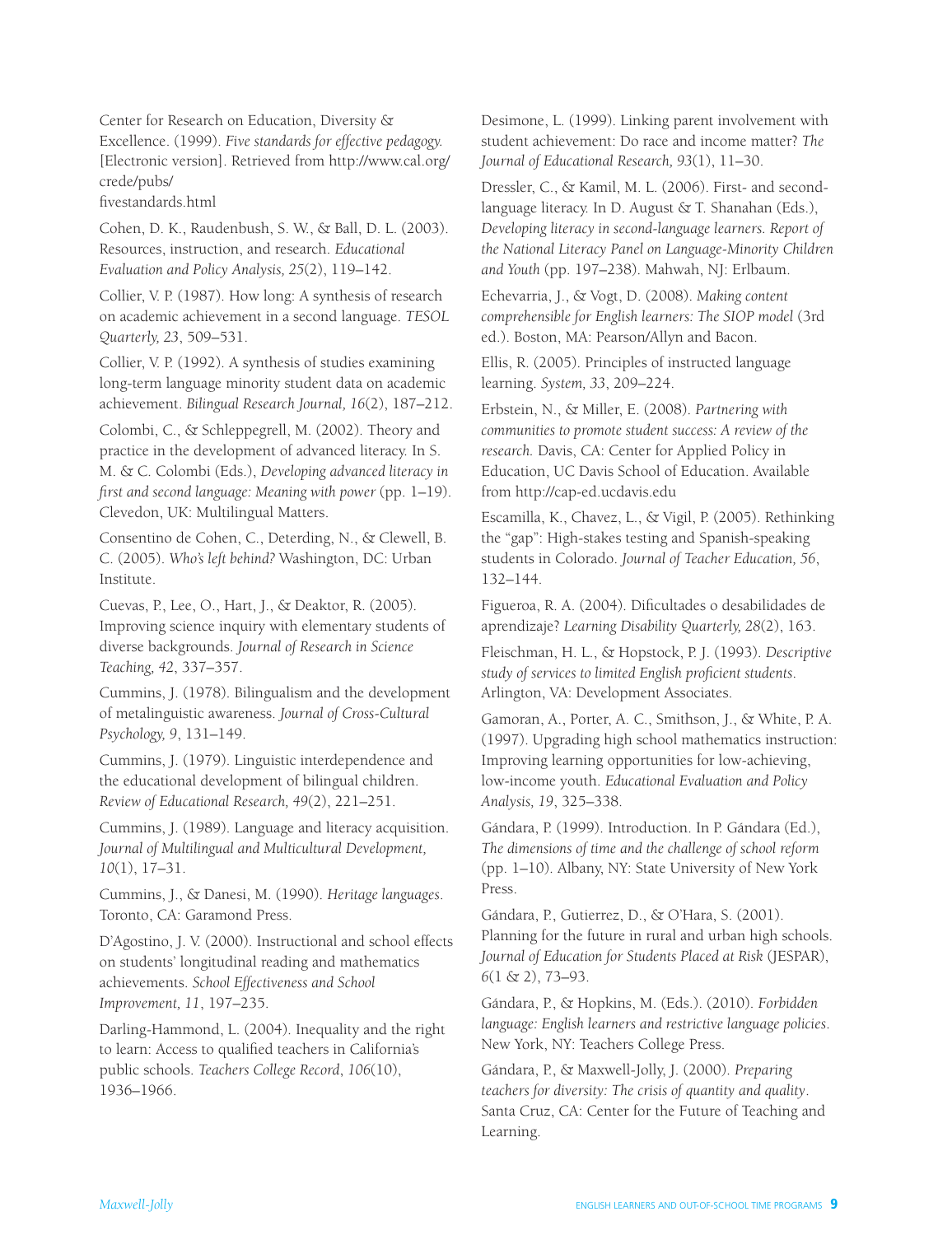Gándara, P., Maxwell-Jolly, J., & Driscoll, A. (2004). *Listening to teachers of English language learners.* Santa Cruz: CA: Center for the Future of Teachers and Learning.

Gándara, P., Rumberger, R., Maxwell-Jolly, J., & Callahan, R. (2003). English learners in California schools: Unequal resources, unequal outcomes. *Educational Evaluation and Policy Analysis, 11*(36).

Genesee, F., Geva, E., Dressler, C., & Kamil, M. L. (2006). Synthesis: Cross-linguistic relationships. In D. August & T. Shanahan (Eds.), *Developing literacy in second-language learners. Report of the National Literacy Panel on Language-Minority Children and Youth* (pp. 153–174). Mahwah, NJ: Erlbaum.

Genesee, F., Paradis, J., & Crago, M. (2004). *Dual language development and disorders: A handbook on bilingualism and second language learning.* Baltimore, MD: Paul H. Brookes.

Gibbons, P. (2003). Mediating language learning: Teacher interactions with ESL students in a contentbased classroom. *TESOL Quarterly, 37*, 247–274.

Gibson, G., Gándara, P., & Koyama, J. P. (2004). *School connections: U.S. Mexican youth, peers, and school.* New York, NY: Teachers College Press.

Gold, N., & Maxwell-Jolly, J. (2006). *The high schools we need for English learners.* Santa Barbara, CA: University of California Linguistic Minority Research Institute. Available from http://www.docstore.com/docs/76489566/ The-High-Schools-English-Learners-Need

Goldenberg, C. (2008, Summer). Teaching English language learners: What the research does and does not say. *American Educator,* 8–44.

Goldschmidt, P., & Huang, D. (2007). *The long-term effects of afterschool programming on education adjustment and juvenile crime: A study of LA's BEST afterschool programs.* Los Angeles, CA: University of California, National Center for Research on Evaluation, Standards, & Student Testing.

González, N., Moll, L. C., Floyd-Tenery, M., Rivera, A., Rendón, P., & Gonzales, R.(1994). *Funds of knowledge: Learning from language minority households.* Washington, DC: Center for Applied Linguistics.

Greenwald, R., Hedges, L. V., & Laine, R. D. (1996). The effect of school resources on student achievement. *Review of Educational Research, 66*(3), 361–396.

Hakuta, K. (1986). *Mirror of language: The debate on bilingualism.* New York, NY: Basic Books.

Hakuta, K. & August, D. (1998). *Educating language minority children*. Washington, DC: National Academy Press.

Hakuta, K., Butler, Y. G., & Witt, D. (2000). *How long does it take English learners to attain proficiency?* Santa Barbara, CA: Linguistic Minority Research Institute.

Halliday, M. A. K. (1980). Three aspects of children's language development: Learning language, learning through language, learning about language. In Y. Goodman, M. H. Haussler, & D. Strickland (Eds.), *Oral and written language development research* (pp. 7–19). Urbana, IL: National Council of Teachers of English.

Halliday, M. A. K. (1994). *An introduction to functional grammar* (2nd ed.). London, UK: Arnold.

Hamann, E. T., & Reeves, J. (2008). *Accessing highquality instructional strategies.* Davis, CA: Center for Applied Policy in Education, UC Davis School of Education. Retrieved from http://education.ucdavis.edu/ post/connecting-dots-closing-gap

Hanushek, E. A. (1992). The trade-off between child quantity and quality. *Journal of Political Economy, 100,*  84–117.

Harvard Family Research Project. (2008). *After school programs in the 21st century* (Issues and opportunities in out-of-school time evaluation, Issue Brief No.10). Cambridge, MA: Author.

Huang, D., Miyoshi, J., La Torre, D., Marshall, A., Perez, P., & Peterson, C. (2007). *Exploring the intellectual, social and organizational capitals at LA's Best.* Los Angeles, CA: University of California, National Center for Research on Evaluation, Standards, & Student Testing.

Kane, T. (2004). *The impact of after school programs: Interpreting the results of four recent evaluations*. New York, NY: W. T. Grant Foundation.

Keith, T. Z., Keith, P. B., Quirk, K. J., Sperduto, J., Santillo, S., & Killings, S. (1998). Longitudinal effects of parent involvement on high school grades: Similarities and differences across gender and ethnic groups. *Journal of School Psychology, 36*(3), 335–363.

Krashen, S. D. (1985). *The input hypothesis: Issues and implications.* New York, NY: Addison-Wesley Longman.

Krashen, S., & McField, G. (2005). What works? Reviewing the latest evidence on bilingual education. *Language Learner, 1*(2), 7–10.

Kyriakides, L., Campbell, R. J., & Gagatsis, A. (2000). The significance of the classroom effect in primary schools: An application of Creemers' comprehensive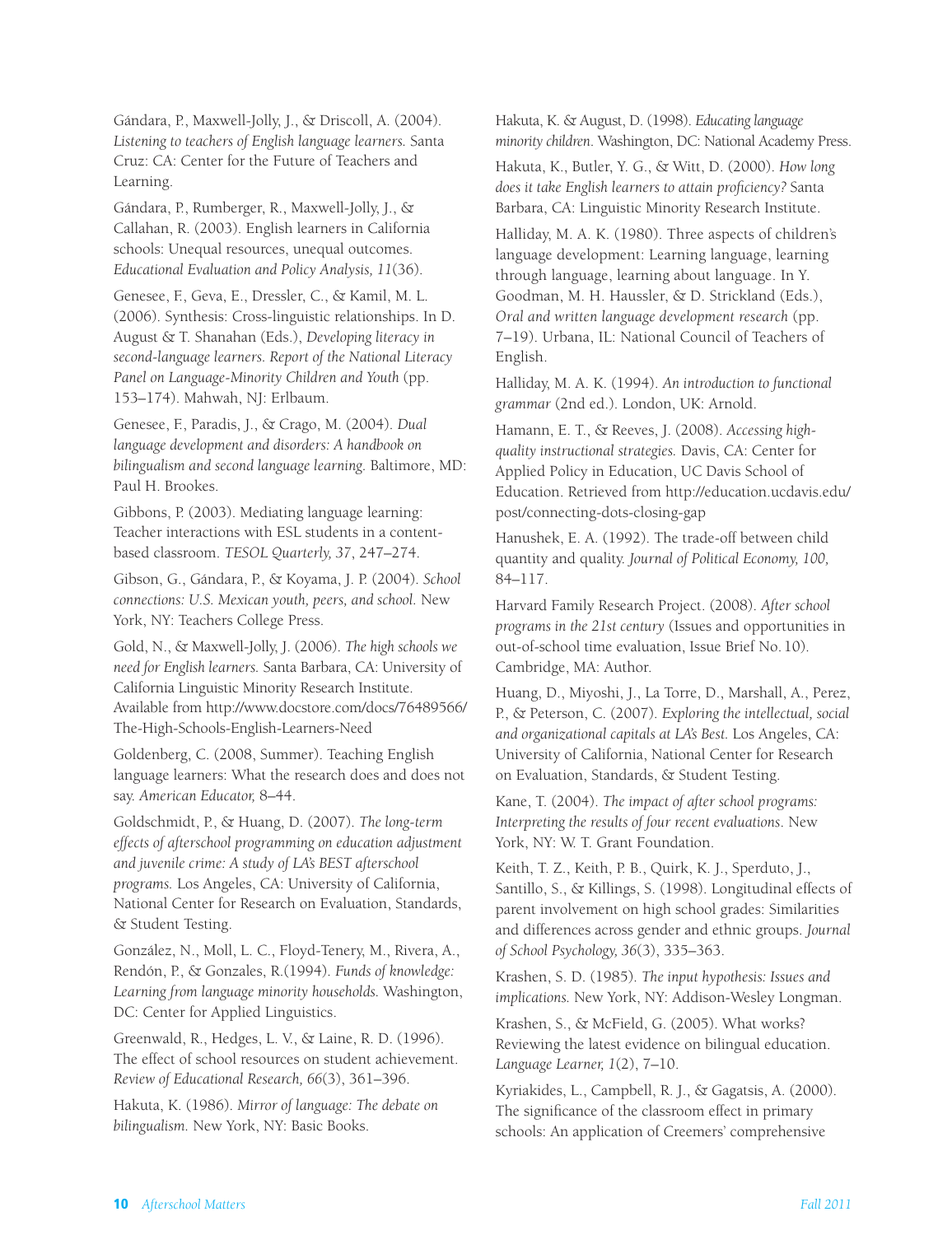model of educational effectiveness. *School Effectiveness and School Improvement, 11*, 501–529.

Lankford, H., Loeb, S., & Wyckoff, J. (2002). Teacher sorting and the plight of urban schools: A descriptive analysis*. Educational Evaluation and Policy Analysis, 24*(1), 37–62.

Lantolf, J., & Thorne, S. L. (2007). Sociocultural theory and second language learning. In B. Van Patten & J. Williams (Eds.), *Theories in second language acquisition: An introduction* (pp. 201–224). Mahwah, NJ: Erlbaum.

Lazaruk, W. (2007). Linguistic, academic, and cognitive benefits of French immersion. *Canadian Modern Language Review, 63*, 605–627.

Lee, S. J., & Hawkins, M. R. (2008). Family is here: Learning in community-based after-school programs. *Theory into Practice, 47*, 51–58.

Lessow-Hurley, J. (2003). *Meeting the needs of second language learners: An educator's guide.* Alexandria, VA: Association for Supervision and Curriculum Development.

Lightbown, P. (2000). Anniversary article. Classroom SLA research and second language teaching. *Applied Linguistics, 21*(4), 431–462.

Lightbown, P., & Spada, N. (2006). *How languages are learned* (3rd ed.). Oxford, UK: Oxford University Press.

Luyten, H., & de Jong, R. (1998). Parallel classes: Differences and similarities. Teacher effects and school effects in secondary schools. *School Effectiveness and School Improvement, 9*(4), 437–473.

Mahon, E. A. (2006). High-stakes testing and English language learners: Questions of validity. *Bilingual Research Journal, 30*, 479–497.

Meltzer, J. (2001). *Four key components of the adolescent literacy support framework*. Providence, RI: Northeast and Islands Regional Educational Laboratory at Brown University. Retrieved from http://knowledgeloom.org/ media/bpinter/1174/pyramid.html

Meltzer, J., & Hamann, E. T. (2004). *Meeting the literacy development needs of adolescent English language learners through content area learning, part one: Focus on motivation and engagement.* Providence, RI: Brown University Education Alliance. Retrieved from http://www.lab. brown.edu/pubs/adlit/adell\_litdv1.pdf

Meltzer, J., & Hamann, E. T. (2005). *Meeting the literacy development needs of adolescent English language learners through content-area learning, part two: Focus on classroom*  *teaching and learning strategies.* Providence, RI: Brown University Education Alliance. Retrieved from http:// www.lab.brown.edu/pubs/adlit/adell\_litdv2.pdf

Minicucci, C., & Olsen, L. (1992). *Programs for secondary limited English proficient students: A California study.*  Washington, DC: National Clearinghouse for Bilingual Education.

Moll, L. C. (1988). Some key issues in teaching Latino students. *Language Arts, 65*(5), 465–472.

National Center for Education Statistics, U.S. Department of Education. (2010). *Fast facts.* Retrieved from http://nces.ed.gov/fastfacts/display.asp?id=96

National Clearinghouse for English Language Acquisition. (2010). *The growing numbers of English learner students 1997/98 to 2007/08.* Available from http://www.ncela.gwu.edu

 Nerenz, A. G., & Knop, C. K. (1983). Allocated time, curricular content, and student engagement outcomes in the second-language classroom. *Canadian Modern Language Review*, *39*(2), 222–232.

Nye, C., Turner, H. M., & Schwartz, J. B. (2006). *Approaches to parental involvement for improving the academic performance of elementary school children in grades K–6.* Retrieved from http://www.campbellcollaboration. org/lib/download/63

Oakes, J. (1985). *Keeping track: How schools structure inequality.* New Haven, CT: Yale University Press.

Olsen, L. (1997). *Made in America: Immigrant students in our public schools.* New York, NY: New Press.

Olsen, L., & Jaramillo, A. (2000). When time is on our side: Redesigning schools to meet the needs of immigrant students. In P. C. Gándara (Ed.), *The dimensions of time and the challenge of school reform* (pp. 225–250). Albany, NY: State University of New York Press.

Ruiz de Velasco, J., Fix, M., & Clewell, C. B. (2000). *Overlooked & underserved: Immigrant students in U.S. secondary schools.* Washington, DC: Urban Institute.

Saunders, W., & Goldenberg, C. (2010). Research to guide English language development instruction. In California Department of Education, *Improving education for English learners: Research-based approaches* (pp. 24–81). Sacramento, CA: California Department of Education.

Saunders, W. & O'Brien, G. (2006) Oral language. In F. Genesee, K. Lindholm-Leary, W. M. Saunders, & D. Christian (Eds.), *Educating English language learners: A*